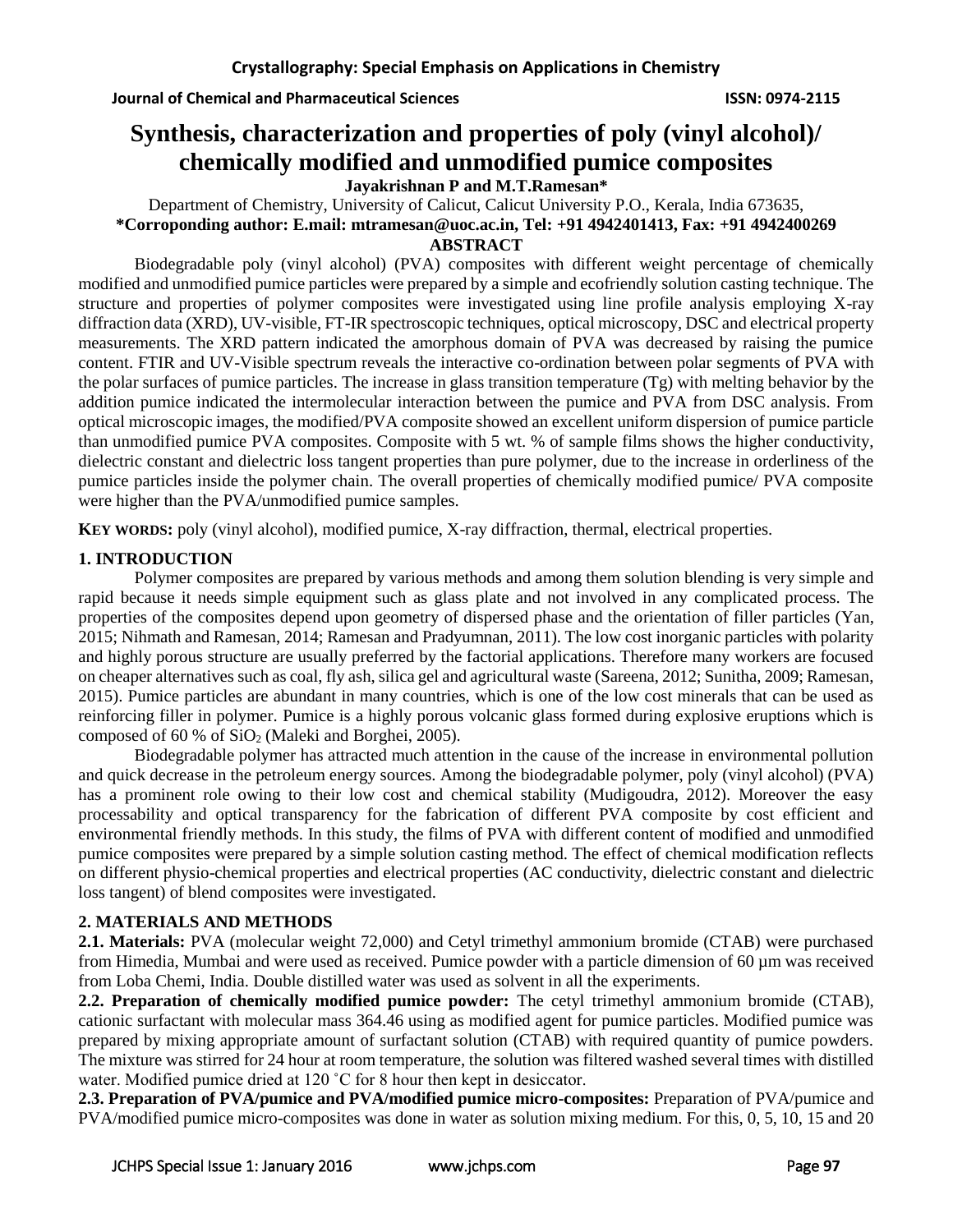#### **Journal of Chemical and Pharmaceutical Sciences ISSN: 0974-2115**

wt. % of unmodified pumice and chemically modified pumice was dispersed with PVA in water, it was then stirred for 24 h at room temperature. Finally this suspension was then treated in ultrasonicator bath for 20 minutes. The mixtures were poured into petri dishes and dried at  $60<sup>0</sup>C$  in an oven for three days. The films were peeled from the petri dishes and kept in vacuum desiccators.

**2.4. Characterization:** X-ray powder diffraction (XRD) measurements of polymer composite films were performed at room temperature on a Bruker AXS D X-ray diffractometer equipped with a back monochromator operating at an accelerating voltage of 30 kV and a copper cathode as the X-ray source  $(\lambda = 1.5406 \text{ Å})$ . The scanning rate was 10<sup>0</sup> /min over a range of  $10-80^0$ . Hitachi U-3000 spectrophotometer is used to record the ultraviolet visible (UV–vis) absorption spectra of aqueous solution of PVA with different loading of modified and unmodified pumice incorporated polymer composites. The interactions between PVA polymer chain with modified and unmodified pumice was proved by Fourier Transformation Infrared spectroscopy by using JASCO (model 4100) spectrophotometer. The surface structural morphology of the samples was taken by using Trinocular microscope Model Axio Lab.A1 attached AxioCam ERc5s Carl Zeiss Micro imaging GmbH Analyzer. The DSC studies were carried out on a V2 6D TA instrument model DSC 2010. Initial scans were taken from 50 to 100°C to remove the thermal history effects and then cooled to room temperature. The samples were heated at a rate of  $10^0$ C/min in a wide range of temperature suitable for the given sample. The AC conductivities and dielectric properties of the composites were measured by Hewlett–Packard LCR Meter, fully automatic system in a frequency range  $10<sup>2</sup>–10<sup>6</sup>$  Hz at room temperature.

### **3. RESULTS AND DISCUSSION**

**3.1. X-ray diffraction studies (XRD):** XRD analysis has been routinely used for crystalline phase identification based on the diffraction peak position and pattern. X-ray curve of pumice particles given in Figure 1. It shows four major diffraction peaks at  $2\theta = 19.4$ , 26.4, 29.3 and 40. 3 $\degree$  along with few diffraction peaks, which is mainly due to the presence of silanol and alumina groups in the pumice particles, indicating the crystalline nature of the pumice particles (Ersoy, 2010).



### **Figure.1.XRD of pumice powder**

Figure 2 shows the XRD pattern of pure PVA with modified pumice. In this a characteristic broad peak of PVA centered at 19.40º indicating the presence of semi- crystalline phase corresponding to a plane (1 0 1) in pure PVA matrix (Bhargav, 2009). The XRD of PVA/ pumice composite exhibit the characteristic peak of PVA with the diffractions of pumice. When the loading of pumice increases to 15 wt. %, the intensity of crystalline peaks is also found to be increases.

Figure 3 represent the X-Ray diffraction profile of PVA with 5 and 15 wt. % of unmodified pumice particles. In this a broad diffraction peak of PVA is centered at  $2\theta = 19^{\circ}$ , corresponding to the amorphous part of PVA. In addition, there are two diffraction peaks in PVA with 5 wt. % observed at  $2\theta = 28.8^{\circ}$  and 40.0° indicates the semicrystalline part of the composite. This systematic arrangement of pumice inside the macromolecular chain of PVA is mainly due to the strong intermolecular complex formation between hydroxyl group in PVA and polar silanol group in pumice.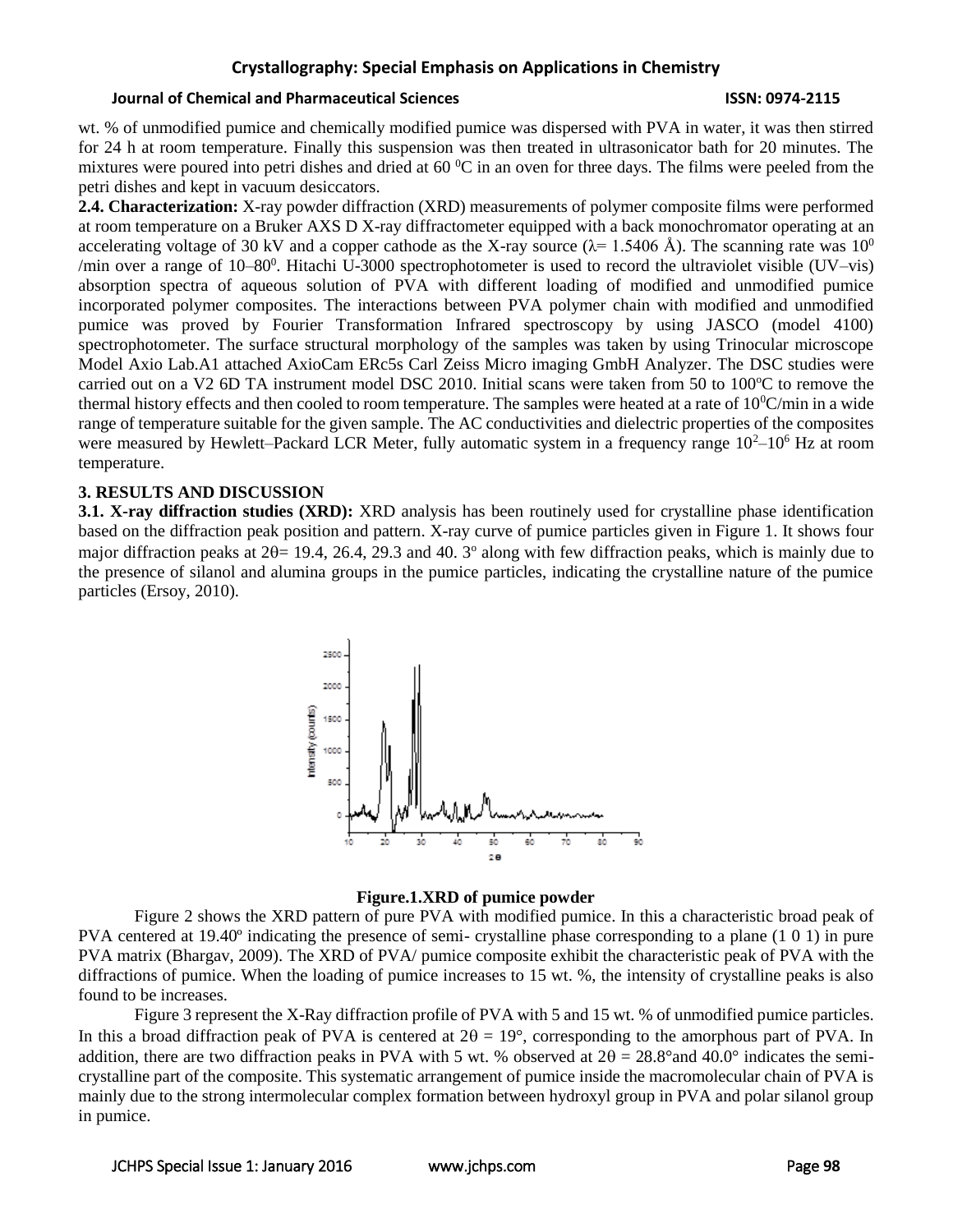#### **Journal of Chemical and Pharmaceutical Sciences ISSN: 0974-2115**

PVA with 15 wt. % unmodified pumice has very perfect crystalline peaks are formed at  $2\theta = 27.84$  and 27.94<sup>0</sup>. It is interesting to observe that the diffraction peaks of the PVA/modified pumice particles appear to be more packing with standard diffraction pattern as compared to PVA/unmodified pumice. This is because of the surface modifications on pumice particles improves the adhesion between the polymer and the filler surfaces (Elashmawi, 2013).



**Figure 2. XRD of PVA/modified pumice Figure 3. XRD of PVA/unmodified pumice 3.2. UV-Visible spectroscopy:** UV–VIS spectra in the wavelength range of 190–800 nm of various concentration of modified and unmodified pumice with are shown in Figure 4 and 5 respectively. Both graphs have a sharp and strong absorbance in the region of 205 -215 nm. This is attributed to the n  $\rightarrow \pi^*$  transitions of PVA. The main absorption for all curves showed that the intensity of the absorption peak of PVA is decreases by the addition of pumice particles. Moreover the composite with 5 wt. % of sample show the maximum absorption and the absorption of composite is slight shifted towards lower wavelength region with respect to pure PVA. These shifts indicate the coordinate affinity between pumice and PVA segments. The observed spectra in PVA with unmodified pumice particle have no noticeable peak shift. This is due to the poor complexation between the pumice particles and polymer.







**3.3. FT-IR spectroscopy:** The elucidation of the molecular structure of polymers and its composites was done by Fourier transform infrared spectroscopy (FTIR). Figure 6 and 7 shows FTIR absorption spectra of PVA with and without different concentrations of modified and unmodified pumice respectively. All spectra exhibited characteristic bands of stretching and bending modes of OH, C–H, CH<sub>2</sub>, C=O and C=C groups. The bands at 3320 and 1635 cm<sup>-1</sup> are assigned to O–H stretching and bending vibration of hydroxyl group stemmed from the presence of PVA,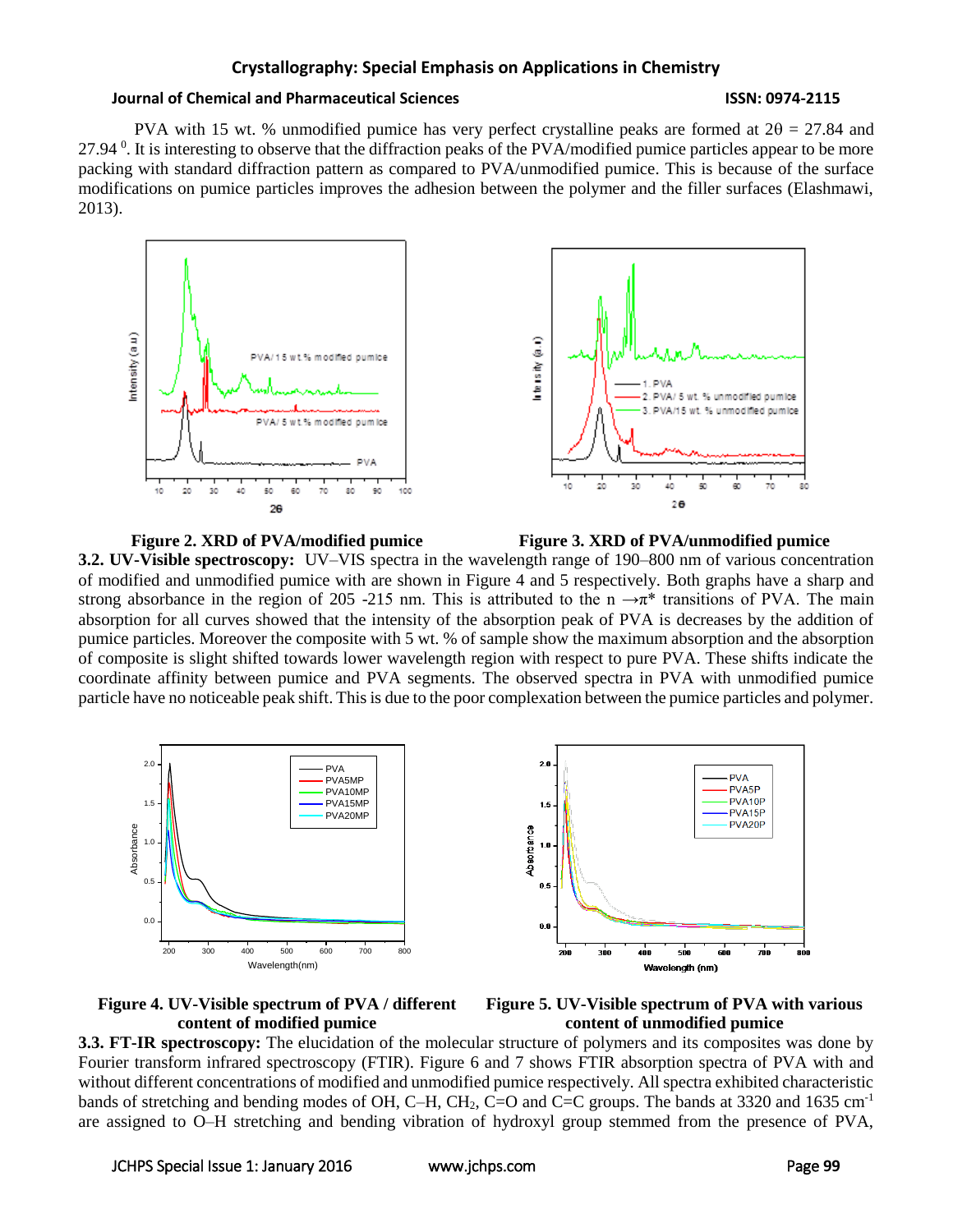### **Journal of Chemical and Pharmaceutical Sciences ISSN: 0974-2115**

respectively. The band at 3475 cm<sup>-1</sup> became smaller with shoulder at 3460 cm<sup>-1</sup> after adding both pumice and modified pumice. This gives a clear indication about the specific interaction of pumice particle in the polymer matrices. The band at about 1091 cm<sup>-1</sup> corresponds to C–O stretching of acetyl groups present on the PVA backbone. But this peak is absent by the addition of filler particles. The result indicates that the polar groups are the active cites during synthesis and a strong interaction between these groups leads to slight shift of absorption frequencies.







From the spectra it can be noticed that the addition of pumice powder causes some observable changes in the spectra of the composite in the range 1000-400 cm<sup>-1</sup>. It induces a new absorption band at 769 cm<sup>-1</sup>, is due to the interaction between pumice particles and the polymer chain.

**3.4. Optical microscopic images:** The optical images of PVA and PVA with different content of unmodified and modified pumice composites are given in Figure 8. PVA/unmodified pumice composite show surface irregularities as compared to PVA with chemically modified pumice particles. The remarkable changes in the optical images of modified pumice/PVA is due to the chemical modification on pumice particles (treatment with cationic surfactant CTAB) lowers the surface energy of pumice surfaces and there by improves the interaction between polymer and filler particles. When the concentration of pumice became 15 wt.% (Fig. 7 (b) and (d)), the agglomeration of filler particles can be clearly evident from the figure.



**Figure.8.Optical images of PVA with unmodified pumice (a) 5 wt. % (b) 15 wt. % and modified pumice (c) 5 wt. % (d) 15 wt. %**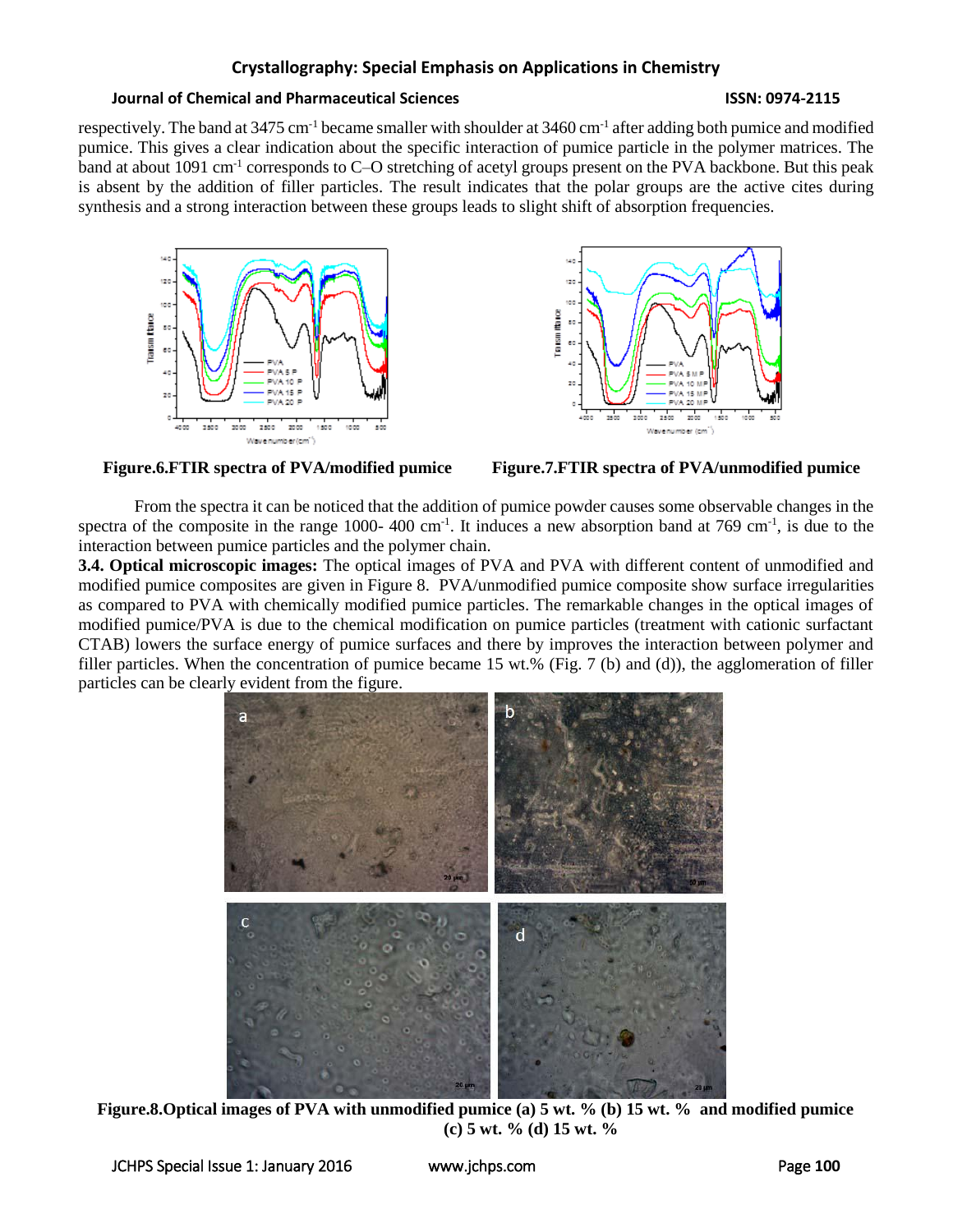#### **Journal of Chemical and Pharmaceutical Sciences ISSN: 0974-2115**

**3.5 Differential Scanning Calorimetry (DSC):** Differential scanning calorimetry to study the thermal transition taking place by the interaction of different weight percentage of pumice with polymer and is as shown in Figure 9. The DSC graph of PVA (Figure 9) showed the glass transition temperature (Tg) at  $73^{\circ}$ C, whereas the pumice particles embedded PVA exhibit the glass transition temperature at 75 and 79  $\degree$ C for 5 and 15 wt. % pumice particles respectively. The increment in Tg with the raise in concentration of filler particles is due to the polar-polar interaction between the polymer chain and pumice surfaces (Ramesan and Lee, 2008). It is also evident from the figure that the melting temperature of PVA composite is further increased by the addition of pumice particles and this may be due to the strong interfacial interaction between the pumice and PVA segments.







**Figure 10. AC conductivity of PVA/ modified pumice**



It can be seen from the figure that 5 wt. % of sample shows the maximum the AC conductivity and after that the conductivity value decreases with further addition of pumice particles. In the case of unmodified PVA/ pumice composite, the conductivity of 10 and 15 wt. % of samples are lower than the bare polymer. However in modified pumice composite, the AC conductivity of 15 wt. % of sample shows the lower conductivity value than pure PVA. This is because the chemical modification on pumice powder lowers the surface energy which leads to the uniform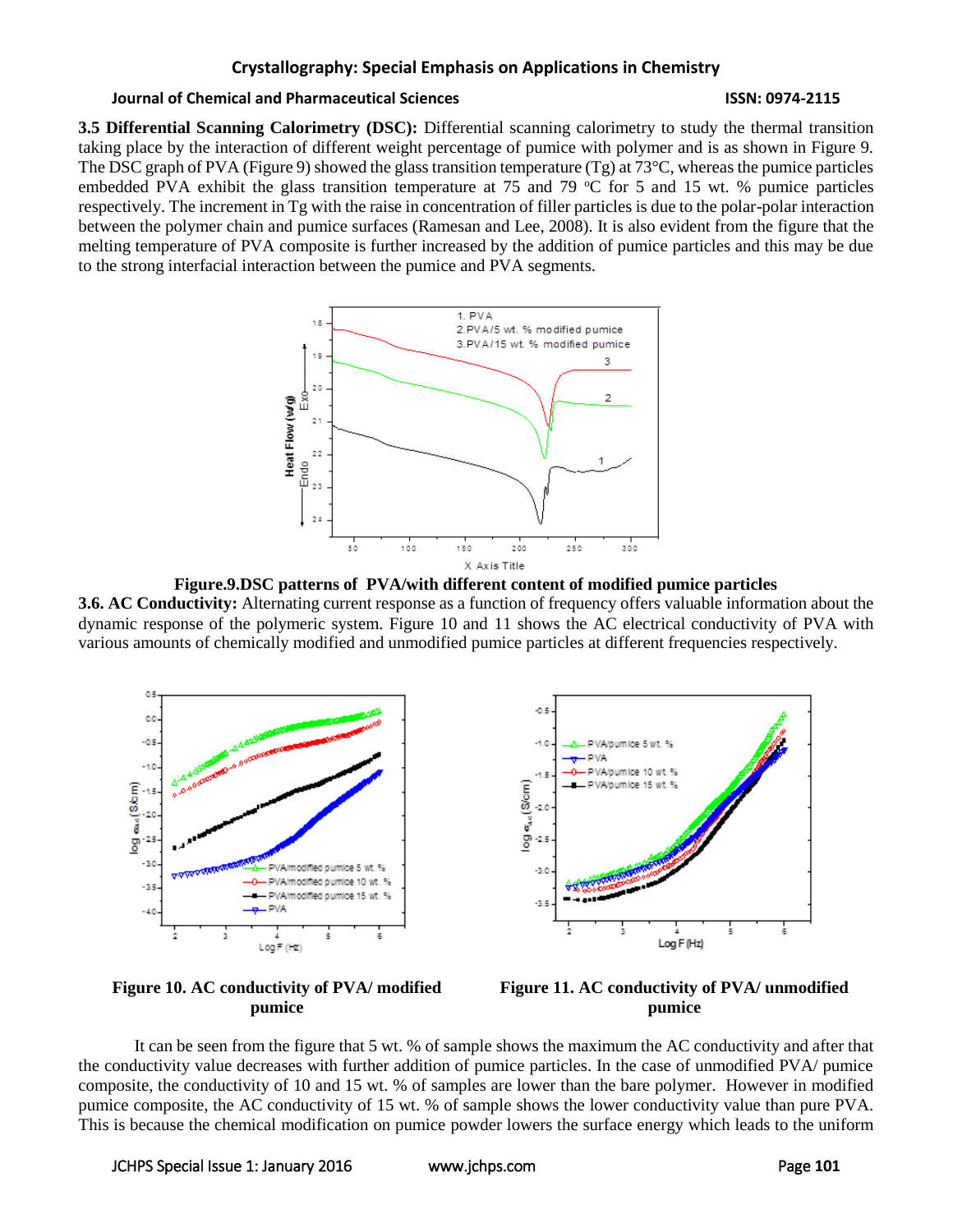### **Journal of Chemical and Pharmaceutical Sciences ISSN: 0974-2115**

arrangement and distribution of filler particle in polymer matrix (Ramesan, 2001). When the loading of pumice particles reached above the critical concentration, the available surface area of the filler for the reaction decreases which ultimately result in poor conductivity. Another interesting observation is that, the conductivity of modified pumice with PVA composites is much higher than the unmodified blend composites. The silica other metal oxides present in the pumice particles contains many metal impurities, which is not favorable for the physical interaction between the organic and inorganic components.

**3.7. Dielectric Constant:** The variation of dielectric constant with frequency at room temperature for PVA composite and different weight percent of modified and unmodified pumice particles incorporated PVA is presented in Figure 12 and 13 respectively. The dielectric constant decreases rapidly with increase in frequency and reaches a constant value at  $10<sup>4</sup>$  Hz for all the polymeric system. The high dielectric constants at lower frequencies are due to orientation polarization mechanism developed in the polymer matrix. It can be seen that the PVA/ modified pumice composite shows very high dielectric constant value than unmodified pumice/ PVA system. The high dielectric values of modified pumice composites are due to the enhanced compatibility between the pumice particles and the PVA molecules (Ramesan, 2014). Moreover, the uniform dispersion of pumice particles in to the macromolecular chain of PVA leads to a higher dielectric value for the composites. In all the cases, the dielectric constant of 5 wt. % of composite is much higher than pure PVA. The decrease in dielectric constant above 5 wt. % of sample is due to the agglomeration of pumice powders in the polymer chain and this reduces the segmental mobility of the chain and this result is in good agreement with the optical images of composites.



**3.8. Dielectric loss:** The plot of dielectric loss tangent (tan δ) vs. logarithmic frequency for PVA with modified and unmodified pumice particles are presented in Figure 14 and 15 respectively. It is clearly evident from the figure that the dielectric loss tangent of modified pumice particles incorporated PVA shows higher dielectric values than the unmodified pumice/PVA composite. Modified composites with 5 wt. % of samples shows the higher tan δ value at a frequency of  $10^2$  to  $10^{4.5}$  Hz followed by a sharp decrease at higher frequencies, while the all samples of unmodified composite shows sharp decrease in dielectric loss with increase in frequency. The dielectric loss tangent of material generally depends upon the polarity of matrix, molecular interaction and the mobility of polymer chain (Subbaraj, 2014). The chemical modification on pumice particles improves the interfacial interaction between the filler surface and the polymer chain. The lower value dielectric loss at higher concentration of pumice particles is due to the aggregation of filler, which leads to a high viscosity of the polymer matrix (Jayakrishnan and Ramesan, 2014). The dielectric loss tangent values of unmodified pumice/ PVA composites are much lower than that of pure PVA. The poor tan δ value is mainly due to the poor interfacial interaction between the pumice powder and PVA chain.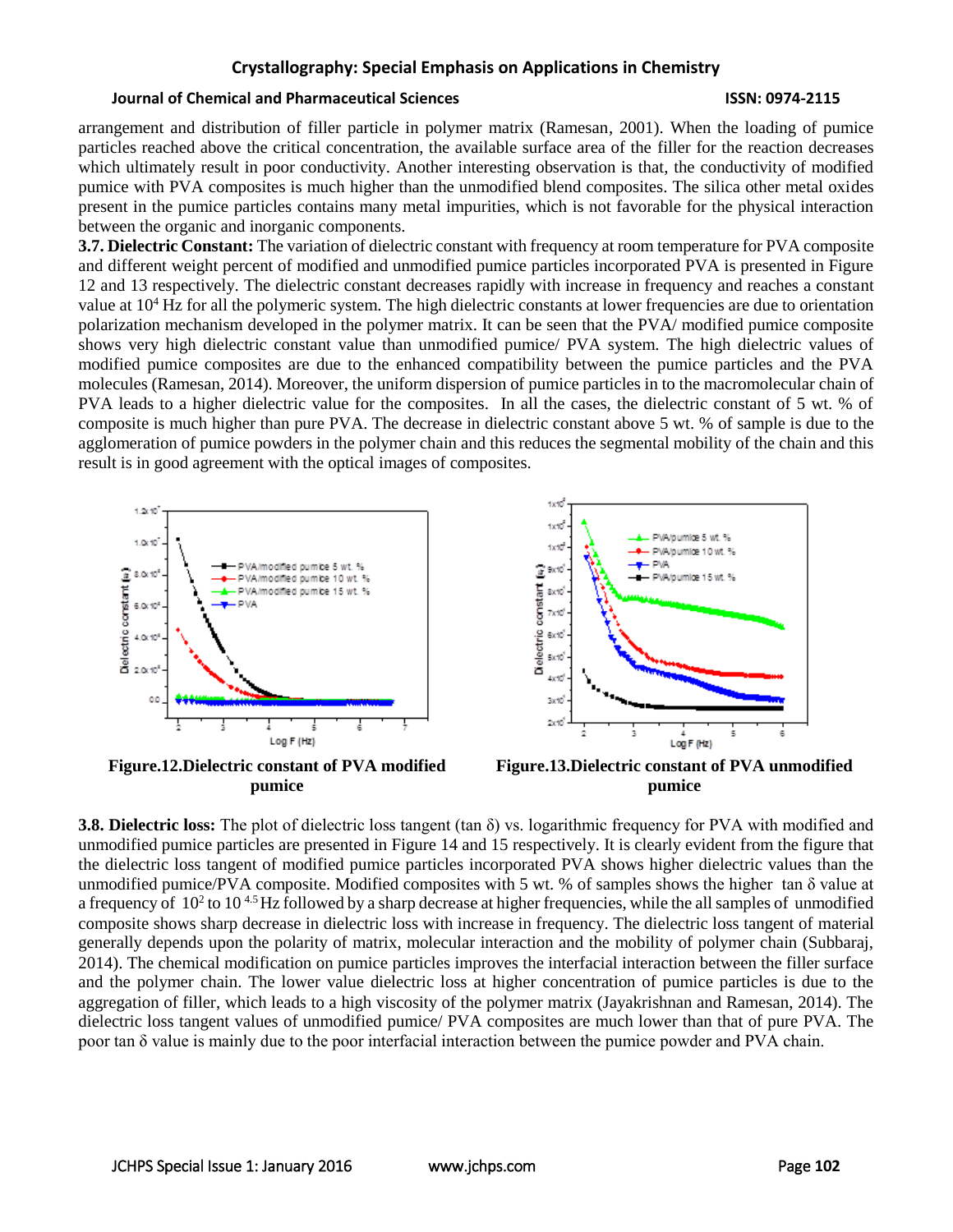**Journal of Chemical and Pharmaceutical Sciences ISSN: 0974-2115**



**Figure.14.Dielectric loss tangent of PVA/modified pumice**



**Figure.15.Dielectric loss tangent of PVA/ unmodified pumice**

# **4. CONCLUSIONS**

PVA with various contents of modified and unmodified pumice composites were prepared by a simple solution casting method and their crystalline and electrical properties were investigated. XRD studies showed that the amorphous nature of the composite was decreased due to the interaction of pumice particles with the polymer chain. UV-Visible spectroscopic studies revealed the strong intermolecular interaction between PVA with modified and unmodified pumice particle. FT-IR analysis reveals the chemical interaction between the hydroxyl groups of PVA with the silanol group in pumice particles. Optical images depicts the better surface morphology of chemically modified/ PVA composites than the unmodified PVA composite. Melting temperature and the glass transition temperature of composites were found to be increases with increase in weight percentage of pumice particles in PVA. AC electrical conductivity, dielectric constant and dielectric loss factor of pumice loaded PVA was studied as a function of frequency at different loading of fillers. The electrical properties of the composite was maximum up to 5 wt. % of pumice and with further addition of fillers, the conductivity and dielectric properties found to be decreases. The higher value of conductivity of the modified pumice composite is due to the higher compatibility between the polymer and pumice surfaces.

# **5. ACKNOWLEDGEMENTS**

The authors wish to thanks Prof.P.P.Pradyumnan, Department of Physics, University of Calicut for providing necessary facilities in the department.

# **REFERENCES**

Bhargav PB, Mohan VM, Sharma AK, Rao VVRN, Investigations on electrical properties of (PVA:NAF) polymer electrolytes for electrochemical cell applications, Current Applied Physics, 9, 2009, 165-171.

Ersoy B, Sariisik A, Dikmen S, Sariisik G, Characterization of acidic pumice and determination of its electro-kinetic properties in water, Powder Technology, 197, 2010, 129-135.

Jayakrishnan P, Ramesan M T, Synthesis, characterization and electrical properties of Fe3O4/poly (vinyl alcohol-*co*acrylic acid) nanocomposites, American Institute of Physics Conference Proceedings, 1620, 2014, 165-172.

Maleki MA, Borghei M, Performance of pumice as fixed bed biofilm in aerobic biofilm reactors, Journal of Water and Wastewater, 86, 2005, 62- 71.

Mudigoudra B S, Masti S P, Chougale R B, Thermal behavior of poly (vinyl alcohol)/ poly (vinyl pyrrolidone)/chitosan ternary polymer blend films, Research Journal of Recent Sciences, 1, 2012, 83-86.

Nihmath A, Ramesan M T, Development, characterization and conductivity studies of chlorinated EPDM, American Institute of Physics Conference Proceedings, 1620, 2014, 353-359.

Ramesan M T, Dynamic mechanical properties, magnetic and electrical behavior of iron oxide/ ethylene vinyl acetate nanocomposites, Polymer Composites, 35, 2014, 1989- 1996.